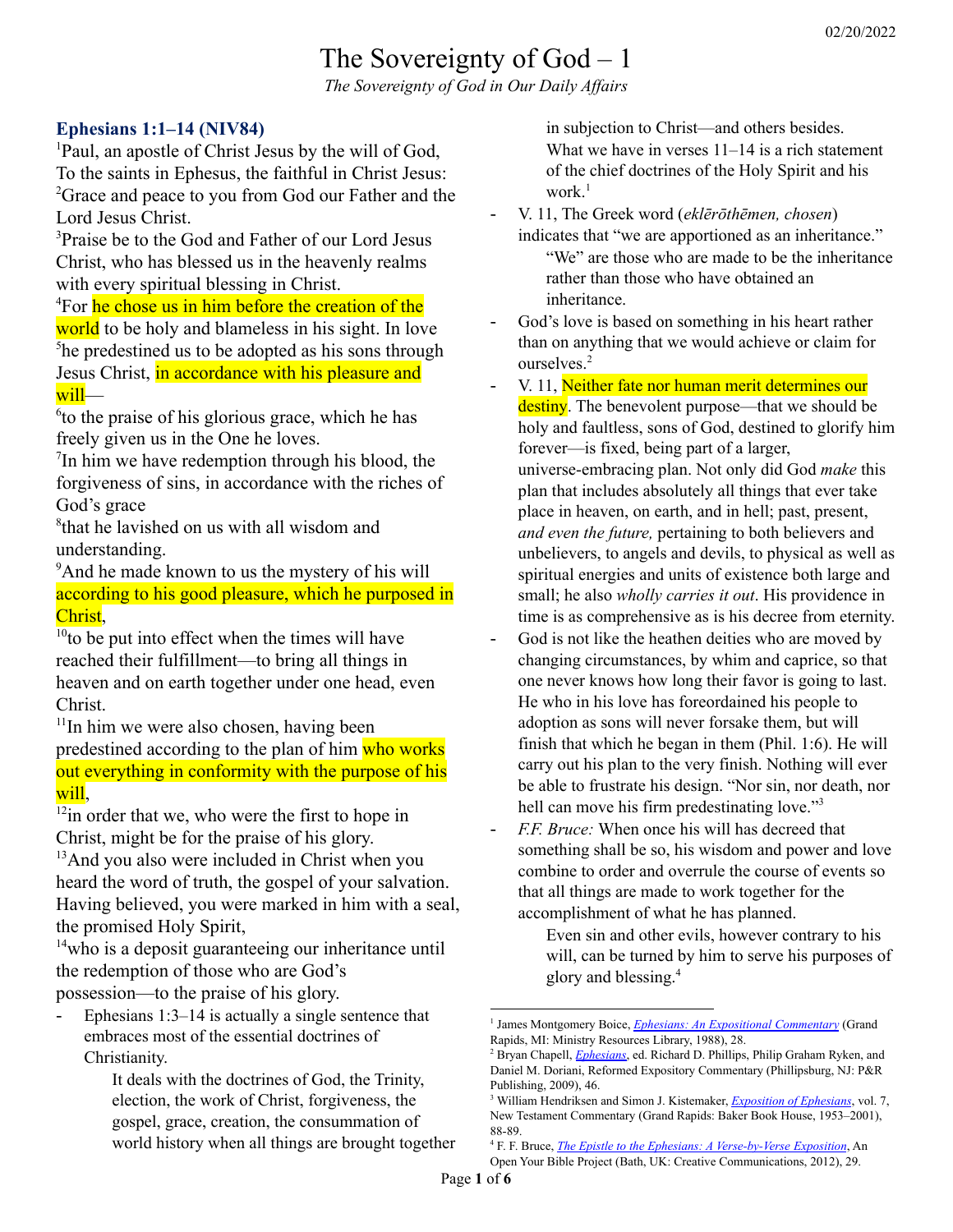### **Proverbs 21:1 (NIV84)**

<sup>1</sup>The king's heart is in the hand of the LORD; he directs it like a watercourse wherever he pleases.

- The Lord is the dominant actor in all that happens, and specifically is the one who weighs the hearts of all, commoner and king. 5
- *Directs* is in the *imperfect tense.* This imperfective aspect can speak of (depending on context) habitual actions, actions in progress, or even completed actions that have unfolding, ongoing results.<sup>6</sup>
- When God *directs* the heart of a leader, it is not a one time act. All the while, God is *continually directing every leader's heart.* The actions of the leader have unfolding, ongoing outcomes that result in giving God glory.

While it is happening, we may not understand nor believe that God is getting any glory. But it will work out in the end giving God all the glory that is due Him.

- At no time is God not in control.
- Is this true even when a ruler makes bad decisions?

#### **Acts 2:22–24 (NIV84)**

<sup>22</sup>"Men of Israel, listen to this: Jesus of Nazareth was a man accredited by God to you by miracles, wonders and signs, which God did among you through him, as you yourselves know.

 $^{23}$ This man was handed over to you by God's set purpose and foreknowledge; and you, with the help of wicked men, put him to death by nailing him to the cross.

 $^{24}$ But God raised him from the dead, freeing him from the agony of death, because it was impossible for death to keep its hold on him.

#### **Acts 4:27–28 (NIV84)**

<sup>27</sup>Indeed Herod and Pontius Pilate met together with the Gentiles and the people of Israel in this city to conspire against your holy servant Jesus, whom you anointed.

<sup>28</sup>They did what your power and will had decided beforehand should happen.

- Even evil rulers are under the sovereign control of God Almighty.

# **Hebrews 1:1–3 (NIV84)**

<sup>1</sup>In the past God spoke to our forefathers through the prophets at many times and in various ways, <sup>2</sup>but in these last days he has spoken to us by his Son, whom he appointed heir of all things, and through

whom he made the universe.

<sup>3</sup>The Son is the radiance of God's glory and the exact representation of his being, sustaining all things by his powerful word. After he had provided purification for sins, he sat down at the right hand of the Majesty in heaven.

- God has been and still is active in the affairs of the world He created. He created and sustains the heavens and earth through Jesus. 7
- *Sustaining* = φέρω *pherō* = *to uphold, maintain, conserve;* to cause to follow a certain course in direction or conduct.<sup>8</sup>

*Every molecule* in creation is continually upheld, maintained, conserved, sustained by God's Word.

### **Colossians 1:15–17 (NIV84)**

<sup>15</sup>He is the image of the invisible God, the firstborn over all creation.

<sup>16</sup>For by him all things were created: things in heaven and on earth, visible and invisible, whether thrones or powers or rulers or authorities; all things were created by him and for him.

 $17$ He is before all things, and  $\frac{1}{2}$  in him all things hold together.

- "*Hold together*" is *sunistēmi* (συνιστημι), Lightfoot translates; "hold together, cohere." He says: "He is the principle of cohesion in the universe. He impresses upon creation that unity and solidarity which makes it a *cosmos* (χοσμος) (an ordered system) instead of a *chaos* (χαος) (an unformed mass). 9

> *Kenneth Wuest* goes on to use gravity as an example. Gravity keeps things in their places and regulates the motions of things moving. He call this *an expression of His mind.*

#### **Ephesians 3:10–11 (NIV84)**

 $10$ His intent was that now, through the church, the manifold wisdom of God should be made known to the rulers and authorities in the heavenly realms,  $\frac{11}{2}$  according to his eternal purpose which he accomplished in Christ Jesus our Lord.

<sup>&</sup>lt;sup>5</sup> Rowland E. Murphy, *[Proverbs](https://ref.ly/logosres/wbc22?ref=BibleBHS.Pr21.1&off=83&ctx=+times+in+the+book.+~The+Lord+is+the+domi)*, vol. 22, Word Biblical Commentary (Dallas: Thomas Nelson, 1998), 158.

<sup>6</sup> Michael S. Heiser and Vincent M. Setterholm, *Glossary of [Morpho-Syntactic](https://ref.ly/logosres/morphglosses?ref=morph-field.lls-morph%2bhe.aspect.imperfect&off=235&ctx=action%E2%80%99s+unfolding.+~This+imperfective+as) Database [Terminology](https://ref.ly/logosres/morphglosses?ref=morph-field.lls-morph%2bhe.aspect.imperfect&off=235&ctx=action%E2%80%99s+unfolding.+~This+imperfective+as)* (Lexham Press, 2013; 2013).

<sup>7</sup> Trent C. Butler, ed., *Disciple's Study Bible: New [International](https://ref.ly/logosres/ws-0-4501?ref=Bible.Heb1.1-3&off=28&ctx=EATION%2c+Progressive%E2%80%94~God+has+been+and+sti) Version* (Nashville: Holman Bible Publishers, 1988), Heb 1:1–3.

<sup>8</sup> William Arndt, Frederick W. Danker, et al., *A [Greek-English](https://ref.ly/logosres/bdag?ref=Page.p+1051&off=5815&ctx=+%CE%B8%CE%B5%CC%81%CE%BB%CE%B5%CE%B9%CF%82+J+21%3a18.%0a%E2%91%A2+~to+cause+to+follow+a) Lexicon of the New [Testament](https://ref.ly/logosres/bdag?ref=Page.p+1051&off=5815&ctx=+%CE%B8%CE%B5%CC%81%CE%BB%CE%B5%CE%B9%CF%82+J+21%3a18.%0a%E2%91%A2+~to+cause+to+follow+a) and Other Early Christian Literature* (Chicago: University of Chicago Press, 2000), 1051.

<sup>9</sup> Kenneth S. Wuest, *Wuest's Word Studies from the Greek New [Testament:](https://ref.ly/logosres/wuest?ref=Bible.Col1.17&off=447&ctx=%E2%80%9D+in+time.%0aThe+word+~%E2%80%9Cconsist%E2%80%9D+is+suniste) For the [English](https://ref.ly/logosres/wuest?ref=Bible.Col1.17&off=447&ctx=%E2%80%9D+in+time.%0aThe+word+~%E2%80%9Cconsist%E2%80%9D+is+suniste) Reader*, vol. 6 (Grand Rapids: Eerdmans, 1997), 185.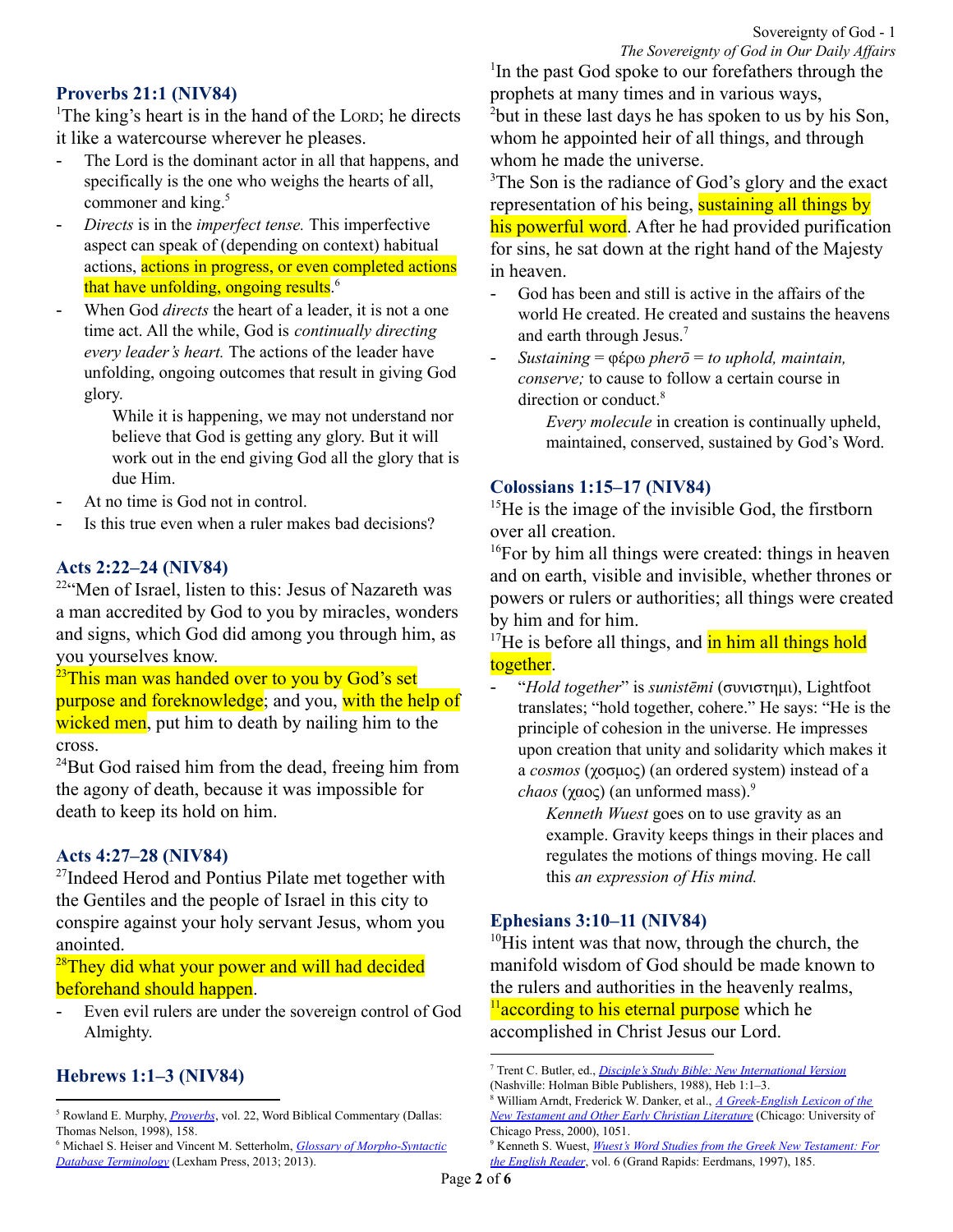- We must always remember that God has an eternal purpose.
- There was a mystery kept hidden in God for ages past (v. 9). That mystery was that "through the gospel the Gentiles are heirs together with Israel, members together of one body, and sharers together in the promise in Christ Jesus (v. 6).
- God's intent was that *now, through the church,* this mystery (the manifold wisdom of God) should be made known to the rulers and authorities in the heavenly realms (v. 10).
- The church (universal) displays or makes plain to everyone the administration of this mystery (v. 9), because in the church both Jews and Gentiles worship Jesus Christ as one body together.

# **Ephesians 3:12–13 (NIV84)**

 $12$ In him and through faith in him we may approach God with freedom and confidence.

<sup>13</sup>I ask you, therefore, not to be discouraged because of my sufferings for you, which are your glory.

- In and through every circumstance of His children, God works His goodness, blessing, and **glory**. 10
- Many believers were grieved over the suffering that Paul was enduring. Paul's suffering brought honor to God.

### **Philippians 1:12-14 (NIV84)**

 $12$ Now I want you to know, brothers, that what has happened to me has really served to advance the gospel.

<sup>13</sup>As a result, it has become clear throughout the whole palace guard and to everyone else that I am in chains for Christ.

<sup>14</sup>Because of my chains, most of the brothers in the Lord have been encouraged to speak the word of God more courageously and fearlessly.

- Only those whose confidence is in the sovereignty of God in the redemption of the elect could be admonished not to lose heart or grow discouraged at the thought of the Apostle Paul imprisoned for the faith.

> This was all part of God's eternal plan and purpose.

Discouragement with the outworkings of the plan of God is simply inconsistent with a bold confession of God as sovereign and Christ as reigning Lord.<sup>11</sup>

**Psalm 115:1–8 (NIV84)**

 $1$ Not to us, O LORD, not to us but to your name be the glory, because of your love and faithfulness.

<sup>2</sup>Why do the nations say, "Where is their God?"

<sup>3</sup>Our God is in heaven; he does whatever pleases him.

<sup>4</sup>But their idols are silver and gold, made by the hands of men.

<sup>5</sup>They have mouths, but cannot speak, eyes, but they cannot see;

<sup>6</sup>they have ears, but cannot hear, noses, but they cannot smell;

<sup>7</sup>they have hands, but cannot feel, feet, but they cannot walk; nor can they utter a sound with their throats.

<sup>8</sup>Those who make them will be like them, and so will all who trust in them.

- The true **God** is transcendent—**"Our God is in heaven"** and He is sovereign—**"He does whatever He pleases."**

> The *transcendence* of God means that He is exalted above the universe and has His being apart from it.

> The *sovereignty* of God means that He is free to do **whatever He pleases**, and what He pleases is always good, just and wise. 12

- His divine sovereign will knows no restrictions or restraints. 13

# **Isaiah 46:5–11 (NIV84)**

<sup>5"</sup>To whom will you compare me or count me equal? To whom will you liken me that we may be compared?

<sup>6</sup>Some pour out gold from their bags and weigh out silver on the scales; they hire a goldsmith to make it into a god, and they bow down and worship it.  $T$ They lift it to their shoulders and carry it; they set it up in its place, and there it stands. From that spot it cannot move. Though one cries out to it, it does not answer; it cannot save him from his troubles.

<sup>8"</sup>Remember this, fix it in mind, take it to heart, you rebels.

<sup>9</sup>Remember the former things, those of long ago; **I am** God, and there is no other; I am God, and there is none like me.

<sup>10</sup>I make known the end from the beginning, from ancient times, what is still to come. I say:  $My$  purpose

<sup>&</sup>lt;sup>10</sup> John F. MacArthur Jr., *[Ephesians](https://ref.ly/logosres/ephmntc?ref=Bible.Eph3.12-13&off=1404&ctx=hey+are+your+glory.+~In+and+through+every)*, MacArthur New Testament Commentary (Chicago: Moody Press, 1986), 98.

<sup>11</sup> R. C. Sproul, *The Purpose of God: [Ephesians](https://ref.ly/logosres/purposegod?ref=Bible.Eph3.8-9&off=2186&ctx=%2c+%E2%80%98It+is+finished!%E2%80%99%0a~Only+those+whose+con)* (Scotland: Christian Focus Publications, 1994), 79.

<sup>12</sup> William MacDonald, *Believer's Bible [Commentary:](https://ref.ly/logosres/blvrcomm?ref=Bible.Ps115.3&off=54&ctx=+all+the+world+that+~the+true+God+is+tran) Old and New Testaments*, ed. Arthur Farstad (Nashville: Thomas Nelson, 1995), 730.

<sup>13</sup> Charles A. Briggs and Emilie Grace Briggs, *A Critical and [Exegetical](https://ref.ly/logosres/icc-ps2?ref=BibleBHS.Ps115.3&off=244&ctx=leaseth%2c+He+doeth%5d.+~His+divine+sovereign) [Commentary](https://ref.ly/logosres/icc-ps2?ref=BibleBHS.Ps115.3&off=244&ctx=leaseth%2c+He+doeth%5d.+~His+divine+sovereign) on the Book of Psalms*, International Critical Commentary (New York: C. Scribner's Sons, 1906–1907), 394.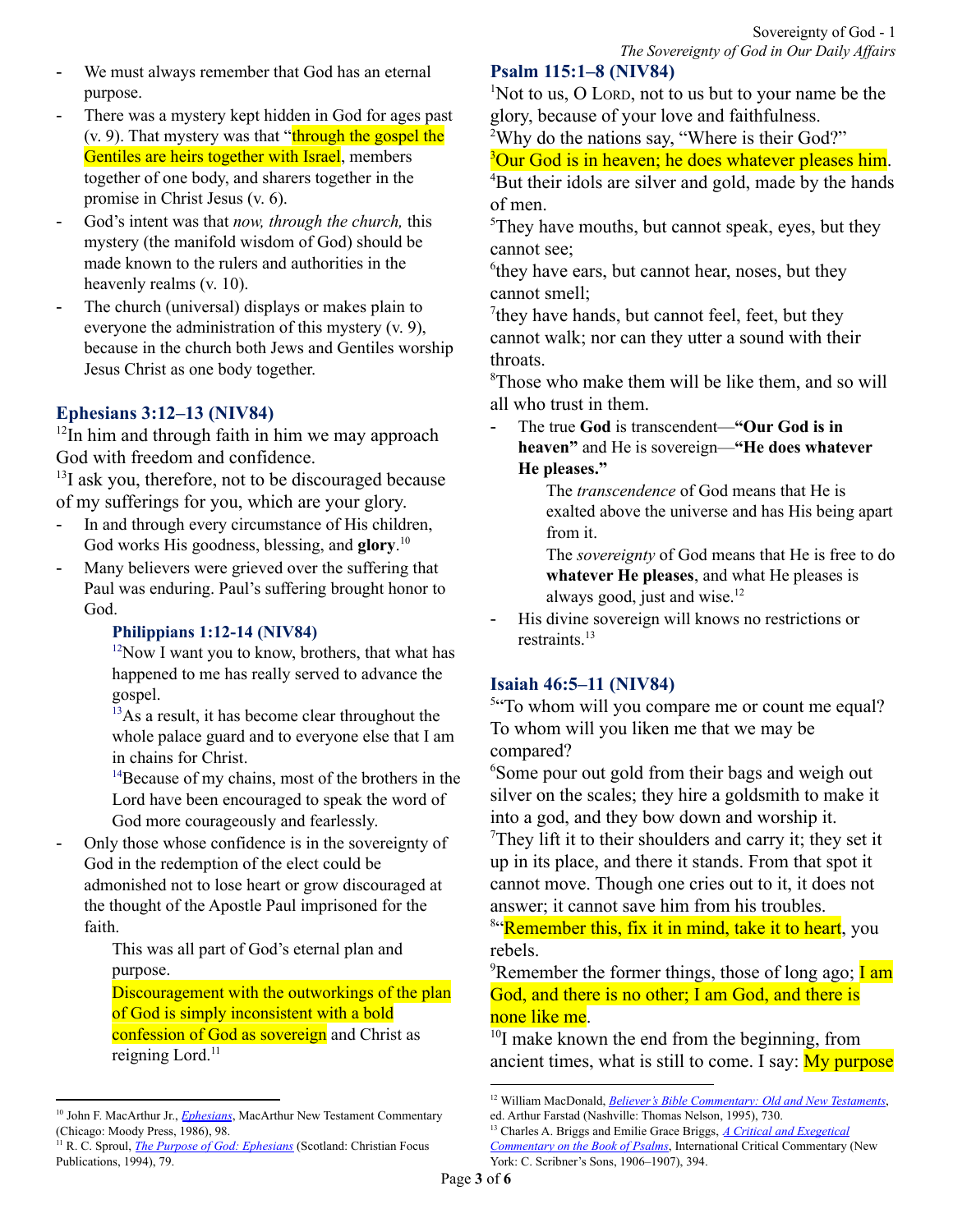# will stand, and I will do all that I please.

<sup>11</sup>From the east I summon a bird of prey; from a far-off land, a man to fulfill my purpose. What I have said, that will I bring about; what I have planned, that will I do.

- *A man to fulfill my purpose.* God raised up Cyrus, king of Persia, to defeat Babylon.

King Nebuchadnezzar of Babylon was raised up as an agent of punishment to the Israelites for their sinful and idolatrous ways.

God raises up both good and evil rulers to fulfill His purposes.

> Our limited view of what's happening around us often obscures our view to God's ways and purposes.

There are no unanswered prayers. They are all answered: some prayers are answered in a way that we did not hope for.

# **Romans 8:26–39 (NIV84)**

 $^{26}$ In the same way, the Spirit helps us in our weakness. We do not know what we ought to pray for, but the Spirit himself intercedes for us with groans that words cannot express.

- What we need in prayer is help—the practical, down-to-earth, everyday kind of help that Martha needed in the kitchen.
- The kind of help the Holy Spirit gives *is* the help a doctor gives when he is called alongside the sick bed; the kind of help a fireman gives when he is called alongside a burning building; the kind of help a lawyer gives when he is called alongside to undertake our case. What a Helper!<sup>14</sup>

 $27$ And he who searches our hearts knows the mind of the Spirit, because the Spirit intercedes for the saints in accordance with God's will.

 $28$ And we know that in all things God works for the good of those who love him, who have been called according to his purpose.

Everything that happens to us in this life is directed toward the goal of fulfilling God's purpose.

> What happens may not itself be "good," but God will make it work to our ultimate good, to meet his ultimate goal for our life.

"God works all things for good," not "all things work out for our good."

> Suffering will still bring pain, loss, and sorrow, and sin will bring shame.

*The Sovereignty of God in Our Daily Af airs* But under God's control, the eventual outcome will be for our good.

- God works behind the scenes, ensuring that even in the middle of mistakes and tragedies, good will result for *those who love him.*

> At times this will happen quickly, often enough to help us trust the principle.

But there will also be events whose results for good we will not know until eternity. 15

 $^{29}$ For those God foreknew he also predestined to be conformed to the likeness of his Son, that he might be the firstborn among many brothers.

<sup>30</sup>And those he predestined, he also called; those he called, he also justified; those he justified, he also glorified.

<sup>31</sup>What, then, shall we say in response to this? If God is for us, who can be against us?

 $32$ He who did not spare his own Son, but gave him up for us all—how will he not also, along with him, graciously give us all things?

<sup>33</sup>Who will bring any charge against those whom God has chosen? It is God who justifies.

<sup>34</sup>Who is he that condemns? Christ Jesus, who died—more than that, who was raised to life—is at the right hand of God and is also interceding for us. <sup>35</sup>Who shall separate us from the love of Christ? Shall trouble or hardship or persecution or famine or nakedness or danger or sword?

<sup>36</sup>As it is written: "For your sake we face death all day long; we are considered as sheep to be slaughtered."  $37$ No, in all these things we are more than conquerors through him who loved us.

<sup>38</sup>For I am convinced that neither death nor life, neither angels nor demons, neither the present nor the future, nor any powers,

<sup>39</sup> neither height nor depth, nor anything else in all creation, will be able to separate us from the love of God that is in Christ Jesus our Lord.

- God is sovereign; He does what He wants. Sometimes God's actions align with what we want, and sometimes they don't.
- Scripture is clear that no matter the outcome (good or bad *in our eyes*), whatever God does is *always* good and good for *those who love Him* and *who have been called according to His purpose.*

Who are those people? God's elect.

<sup>14</sup> John Phillips, *Exploring Romans: An Expository [Commentary](https://ref.ly/logosres/jpcs66ro01?ref=Bible.Ro8.14-27&off=12940&ctx=e+word+in+Romans+8.+~What+we+need+in+pray)*, The John Phillips Commentary Series (Kregel Publications; WORDsearch Corp., 2009), Ro 8:14–27.

<sup>15</sup> Bruce B. Barton, David Veerman, and Neil S. Wilson, *[Romans](https://ref.ly/logosres/lifeappro?ref=Bible.Ro8.28&off=432&ctx=Ephesians+1%3a4+niv).%0a~Everything+that+happ)*, Life Application Bible Commentary (Wheaton, IL: Tyndale House Publishers, 1992), 165.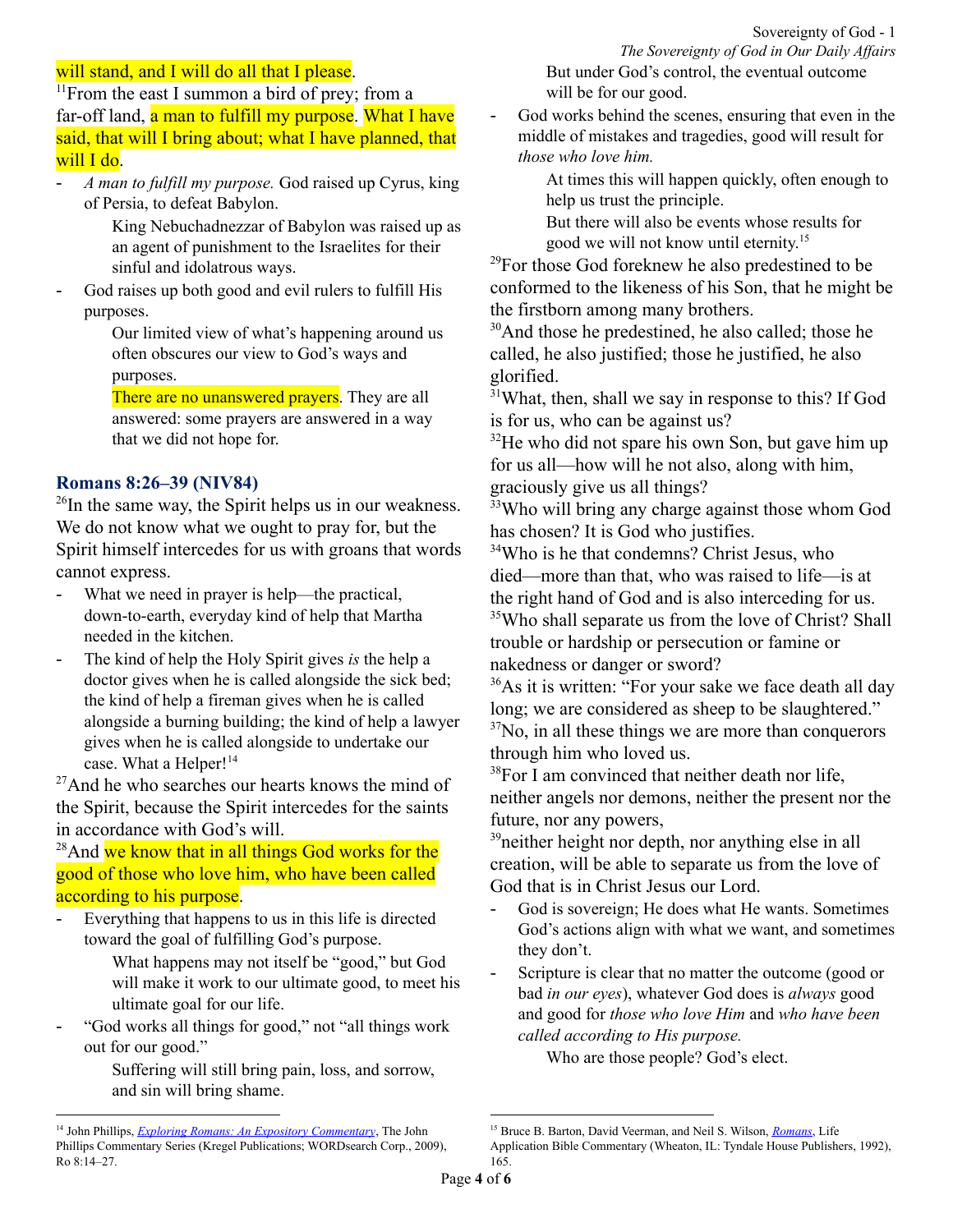### **Romans 9:10–21 (NIV84)**

<sup>10</sup>Not only that, but Rebekah's children had one and the same father, our father Isaac.

<sup>11</sup>Yet, before the twins were born or had done anything good or bad—in order that God's purpose in election might stand:

<sup>12</sup>not by works but by him who calls—she was told, "The older will serve the younger."

13 Just as it is written: "Jacob I loved, but Esau I hated."

<sup>14</sup>What then shall we say? Is God unjust? Not at all! <sup>15</sup>For he says to Moses, "I will have mercy on whom I have mercy, and I will have compassion on whom I have compassion."

<sup>16</sup>It does not, therefore, depend on man's desire or effort, but on God's mercy.

<sup>17</sup>For the Scripture says to Pharaoh: "I raised you up for this very purpose, that I might display my power in you and that my name might be proclaimed in all the earth."

<sup>18</sup>Therefore God has mercy on whom he wants to have mercy, and he hardens whom he wants to harden.

<sup>19</sup>One of you will say to me: "Then why does God still blame us? For who resists his will?"

 $^{20}$ But who are you, O man, to talk back to God?

"Shall what is formed say to him who formed it, 'Why did you make me like this?' "

 $21$ Does not the potter have the right to make out of the same lump of clay some pottery for noble purposes and some for common use?

- We may not know why things didn't go the way we planned or wanted. Therefore, we must be careful not *to talk back to God* (v. 20).
- Let's go back in time to the book of Daniel.
- Nebuchadnezzar had a dream that none of his magicians, enchanters, astrologers, and diviners could interpret.
- Daniel came and interpreted the dream for him and pleaded with him to change his ways to avoid the judgment of God.
- Nebuchadnezzar did not change and twelve months later, took the glory for all his accomplishments upon himself and not towards God.
- He was driven into the wild like a wild animal for seven years until *he acknowledged that the Most high is sovereign over the kingdoms of men and gives them to anyone He wishes.*
- When he came to his senses, his sanity was restored and this is what he proclaimed:

# **Daniel 4:34–35 (NIV84)**

<sup>34</sup>At the end of that time, I, Nebuchadnezzar, raised my eyes toward heaven, and my sanity was restored. Then I praised the Most High; I honored and glorified him who lives forever. His dominion is an eternal dominion; his kingdom endures from generation to generation.

<sup>35</sup>All the peoples of the earth are regarded as nothing. He does as he pleases with the powers of heaven and the peoples of the earth. No one can hold back his hand or say to him: "What have you done?"

- Let's close with some Scriptures that point to God's sovereignty over *everything.*

# **Proverbs 16:4, 9 (NIV84)**

<sup>4</sup>The LORD works out everything for his own endseven the wicked for a day of disaster. <sup>9</sup>In his heart a man plans his course, but the LORD determines his steps.

# **Psalm 135:6–7 (NIV84)**

 $\sigma$ <sup>6</sup>The Lorp does whatever pleases him, in the heavens and on the earth, in the seas and all their depths. <sup>7</sup>He makes clouds rise from the ends of the earth; he sends lightning with the rain and brings out the wind from his storehouses.

# **Proverbs 16:33 (NIV84)**

 $33$ The lot is cast into the lap, but its every decision is from the LORD.

### **Psalm 33:10–12 (NIV84)**

 $10$ The LORD foils the plans of the nations; he thwarts the purposes of the peoples.

<sup>11</sup>But the plans of the LORD stand firm forever, the purposes of his heart through all generations.

 $12B$ lessed is the nation whose God is the LORD, the people he chose for his inheritance.

# **1 Peter 1:3–9 (NIV84)**

<sup>3</sup>Praise be to the God and Father of our Lord Jesus Christ! In his great mercy he has given us new birth into a living hope through the resurrection of Jesus Christ from the dead,

<sup>4</sup> and into an inheritance that can never perish, spoil or fade—kept in heaven for you,

<sup>5</sup>who through faith are shielded by God's power until the coming of the salvation that is ready to be revealed in the last time.